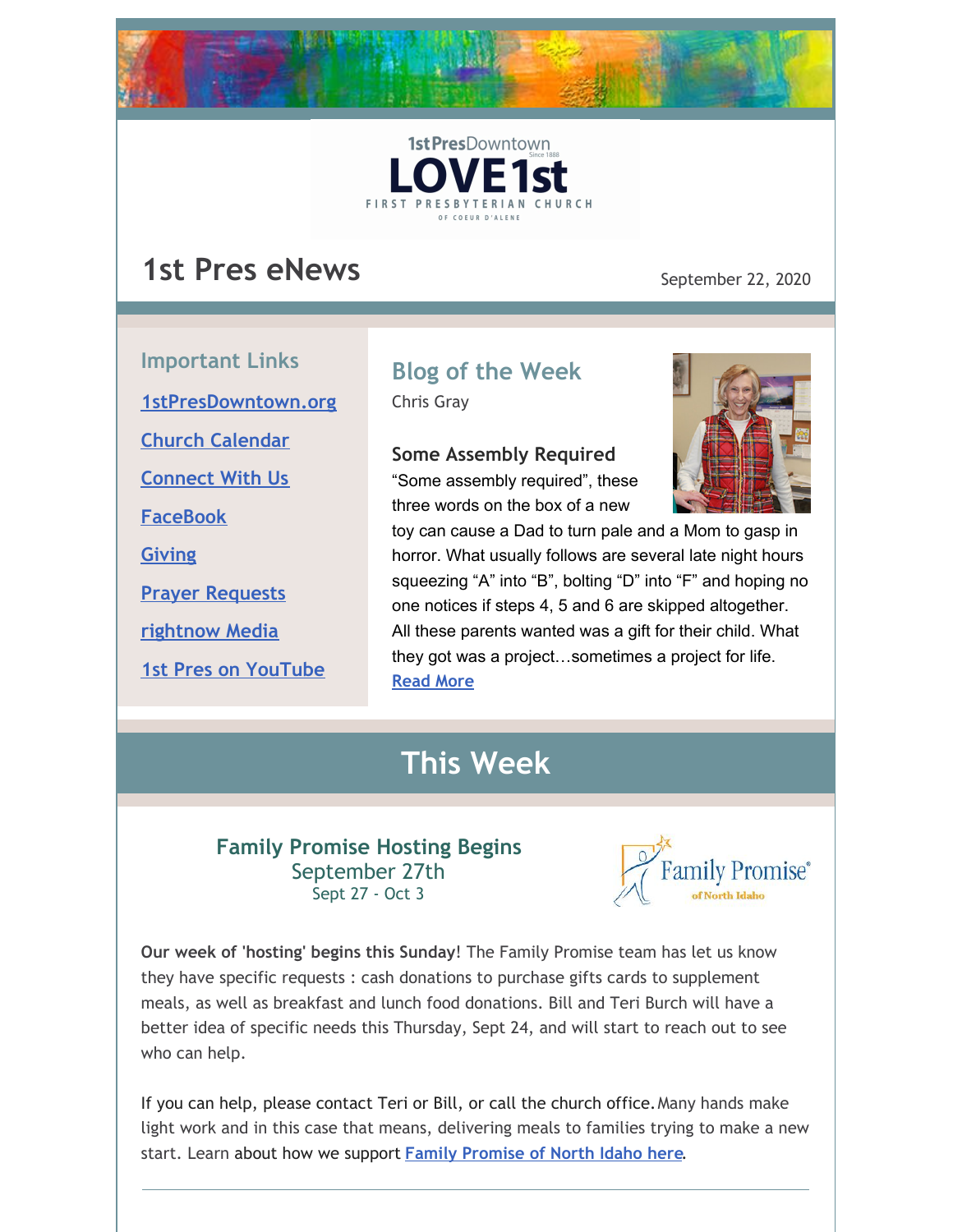

### **Ecumenical Kitchen Volunteers Needed!**

Thursday, Oct 1 - next week!

For the first time since the COVID shutdown, we have the opportunity to serve lunch inside! Bev Rasor, our Ecumenical Kitchen Coordinator will let you know when we shift over to hot lunches. We are hosting our local guests for lunch on Thursday, October 1st. Questions - please call the office.



### **Volunteers Wanted - Needed!**

Carley is ready to start this year's Sunday School program and needs your help.

**Preschool / Kindergarten** : volunteer teams of two to teach and shepherd the kiddos. We'd like to have a few teams who could rotate.

**1st grade through 5th grade** : volunteers willing to work with our 1st grade - 5th grade students, both in large group and small group formats.

**Prayer Team** : We are seeking a team to commit themselves to praying for our children and families on a regular basis.

Please email **Carley [Walker](mailto:carley@1stpresdowntown.org)** or call her at 208-215-5337. You can also sign-up here: **[Volunteer](https://docs.google.com/document/d/1KouiI7uvWPqtZYK3VD1tvbmyIikgW1VhLwfadk18UZk/edit) Sign-up**

### **We Need to Find a Nursery Care Attendant For Sundays**

We have a problem ... but it's a good problem. Our Sunday attendance number are going up, and as a result, we need help in



the nursery so parents can attend the service. This is a paid position and begins immediately. The best candidate would be over the age of 18 and have a love for infants and toddlers. The hours are Sunday mornings between 8:30 and 10:30. Those interested should send resumes to **Carley Walker** or call her at [208-215-5337](mailto:Carley@1stpresdowntown.org) for details.

#### **Connections of Care Update**



As believers, we know that prayer is powerful. Often prayer will connect

us to those around us in ways we could not have imagined. The Session has approved a plan that will help us at 1st Pres stay connected with one another through prayer.

A Connections of Care Group is not another place to be or another thing to do. It is simply a list of people from your church that you can pray for.

Our Staff is fine-tuning the plan so watch for information coming in the next week or two, on how you can be a part of this exciting new adventure.

### **Calling All Singers & Bell Ringers**

### **Are You a Crafter?**

We are practicing and

We are about to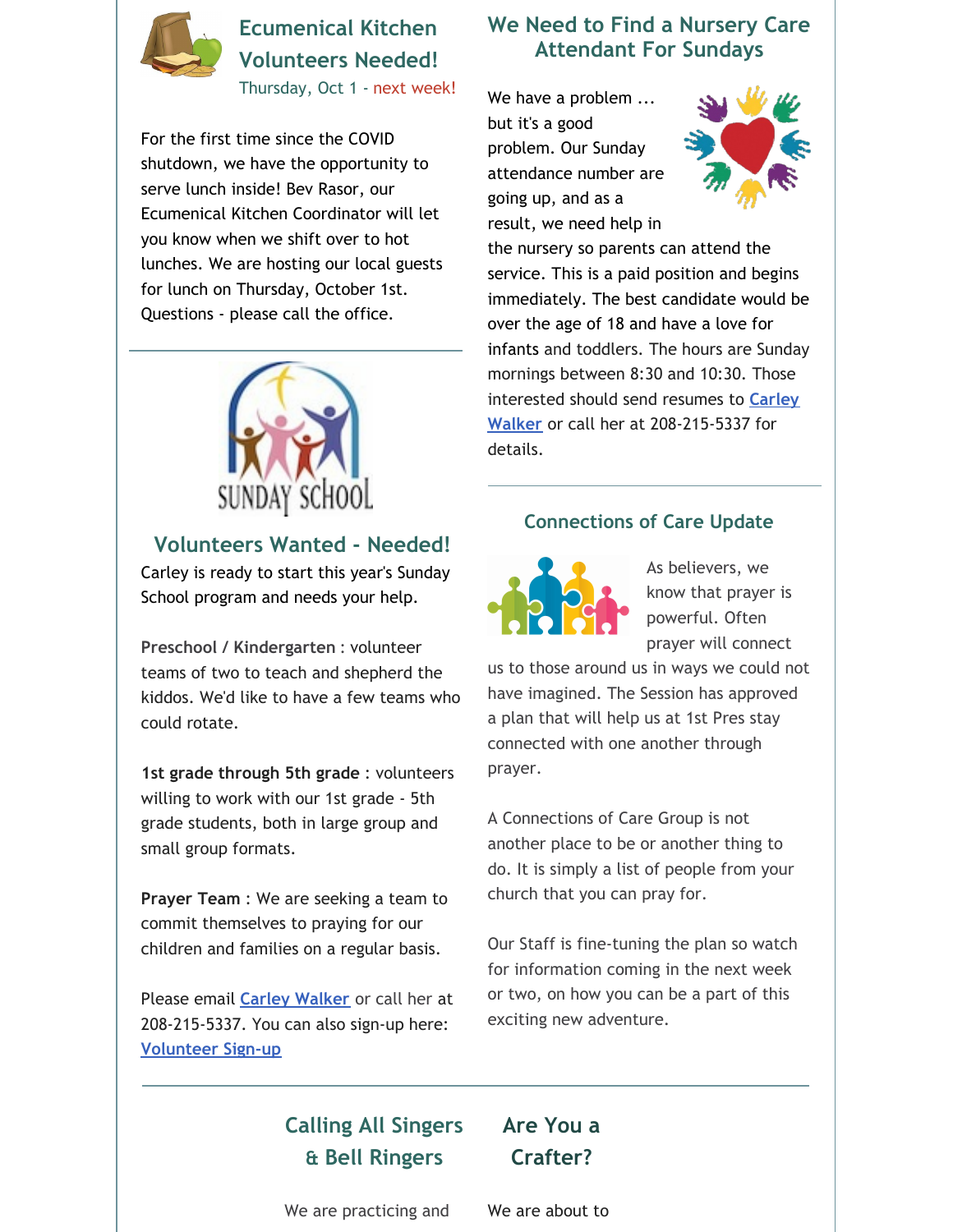

preparing to make joyful music this fall. Join the choir in the sanctuary for safe, socially-distanced rehearsals on Thursday

[evenings](mailto:kent1stpres@gmail.com) at 7 pm. Contact Kent Kimball for details about Bell Choir rehearsals. Would you like to be a part of the Praise Team? Contact Ray [Weaver](mailto:rayweaver102@gmail.com).

**Choir rehearsals:** Thursdays at 7 pm Meeting in the sanctuary

**Bell Choir rehearsals**: on hold due to not enough ringers for now.

begin an exciting project upstairs in the children's classrooms. We can't tell you what it is just yet because we don't want to



ruin the surprise! We are in need of someone who can sew curtains and a few other things for our project. Would you be willing to serve the children's ministry in this way? As a bonus, you would get all of the exciting details relating to our project!

Please call Carley if you are willing to help! 208-215-5337

### **Sunday's Service**

Watch again or for the 1st time!



Communication is a critical aspect of our Christian faith. We gather around a God who speaks to us directly and personally. Our God speaks to us not just in history but in our daily life. Words of life! We are saved and safe. This past week's sermon was powerful - you won't want to miss it - or perhaps watch it again.

Tin foil - can you imagine how Carley used tin foil to teach a lesson? You can find her video on our YouTube channel. Be sure to tune in with your family for a special time of devotion together. **View [HERE](https://youtu.be/Pd8wjg6wU-w)**

As always, many thanks to the team that made broadcasting the service possible! **Watch this service or any of our past services on our [YouTube](http://r20.rs6.net/tn.jsp?f=001TAEhPUeQXKS9PqOcukkRsNWUgGUBHZ7_nsdteClYMruoiLz1t14TsRr7UTt-UexyP7z8jFaaIPKIpT969G_ZUIkYi5mYoaY3H9bWFO_7npHXgu-wj68OzdnwykJslgohuottq9rPNR3w65MF7RkVXiqP9csz0dJjjE9juxHUxnD7AALW2Znqj4jNvmwW1hgb&c=xj6uxv4Ure-jLmebrsiWHqZgofQxk1jiFOFxtq_GIS985IIRxfa2wg==&ch=yLb4idgMcf26VkL_Lc86HYFK_5hMVavweuM2KPPMNNX6Iob9yt8sLA==) Channel**

# **Church News**



Food insecurity - that is what Meals on Wheels addresses. Meals on Wheels is a proven public-private partnership that effectively addresses the challenges of aging by promoting health and improving quality of life for at-risk senior citizens. Seniors in **OUR** community who need our help.

Cathy South, 1st Pres member and Director of the Meals on Wheels program at Lake City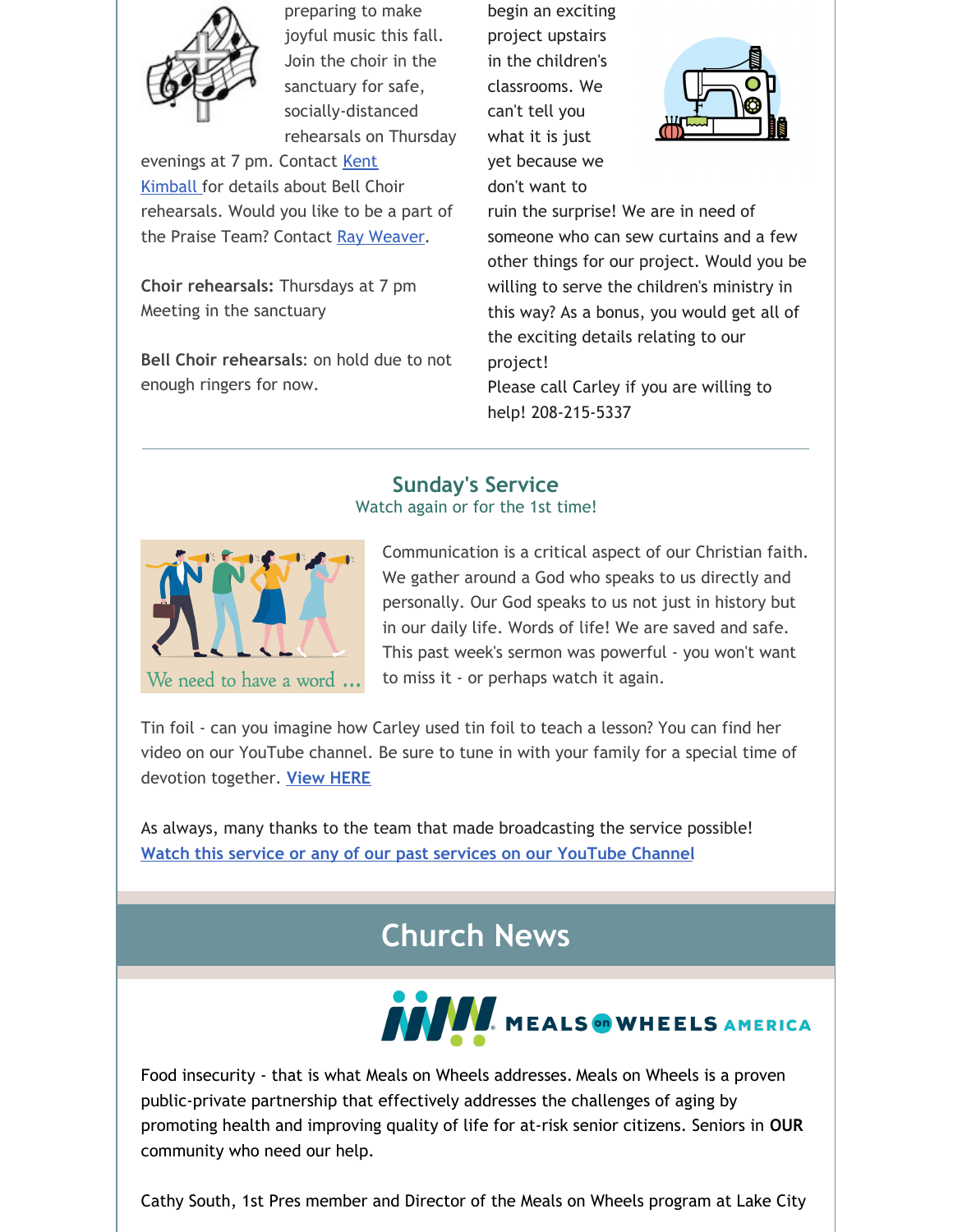Center, has an *immediate and urgent* need for drivers to deliver hot meals on a Friday route. The time commitment is about two hours each week. There is also a need for substitute drivers.

Please contact Cathy South at Lake City Center at 208-667-4628 if you can help.

#### **Job Posting** Custodian / Groundskeeper

We continue to search for our new Custodian/Groundskeeper. This is a fulltime, hourly position which reports directly to the Church Administrator and is accountable to the Building and Grounds Team and to the Session of the church.

If you know of someone interested in this position, check out the full details on Indeed: **[Custodian/Groundskeeper](https://www.indeed.com/job/custodiangroundskeeper-1713db722b958251)**.

**Colossians Bible Study** September 2020 through April 2021



Please join our Colossians Bible Study from 4 – 5:30 pm on Tuesday's in the Fireside Room. This is for those new to Bible study as well as veterans.

Those interested in joining this study should contact Carolyn Fish directly at **[ckfish3474@gmail.com](mailto:ckfish3474@gmail.com)** or call her at 562- 201-3474 to sign up. Workbooks (\$10) will be distributed to participants at the study session.

### **Visiting the Church Office** Our New Normal

Please call the office to schedule any appointments so we can make sure whomever you need to visit is available. 208.667.8446



# **Children & Family Ministry**



### **Hello First Pres Families!**

**IMPORTANT NOTE:** As you begin to come back to church you will find we have limited seating in the sanctuary. Because of this, we are inviting children to join us in the *Adventure Zone* before church

your family. Simply bring them into the Adventure Zone during announcements. This is a temporary solution to our capacity issue while social distancing. Many have expressed a love of having their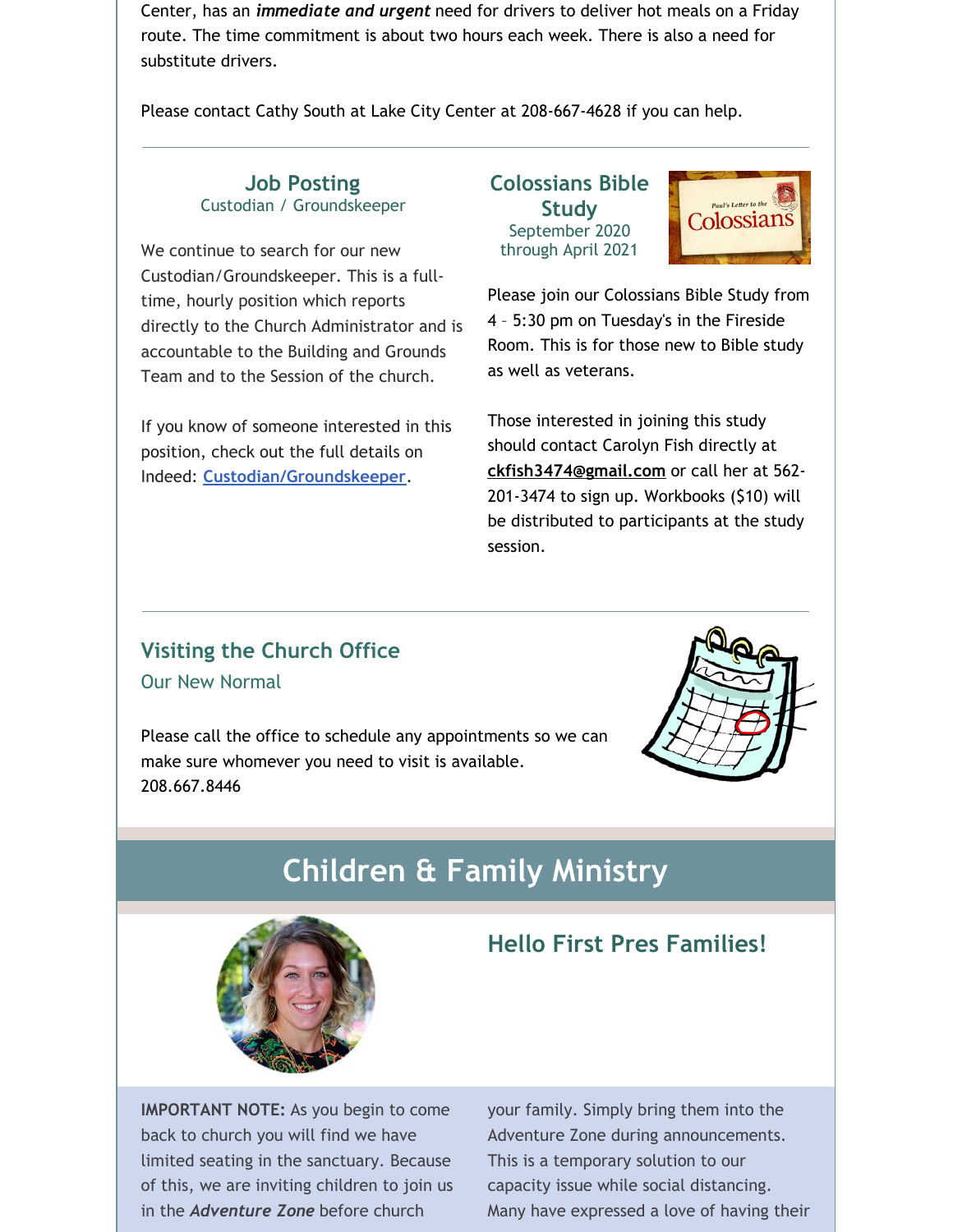begins. If you love having your kids sing with you in the sanctuary, you are more than welcome to make that choice for

children present during the beginning of worship and we do not intend to change this in the long term.

### **Adventure Kids Club**

We want to explore the idea of a Kids' Club with you. The idea is that the club would be every other Wednesday in conjunction with the middle and high school confirmation classes (kid-free evening anyone?!). The Club would be a social opportunity with faith



formation, games, and a craft. The focus of our fall/winter session would be The Fruits of the Spirit. We would begin with seven sessions starting September 30th. We will have prizes and incentives along the way, including a big prize at the end for anyone with perfect attendance!

**Who**: Kindergarten through 5th Grade

**Time** : 6 - 7:30 pm

**[Register](https://1stpres.churchcenter.com/registrations/events/539463) Here**

**Dates**:

Wednesday, Sept 30 Wednesday, Oct 14, 28 Wednesday, Nov 11, 25 Wednesday, Dec 9, 23

#### **Guidance**

- For safety, our group would need to be between 3 and 15 children
- We will operate within the same color zones as CDA School District, utilizing their guidelines.
- Masks required and a temperature check for all children before entering the building in accordance with the current color zone (this is subject to change as the District changes).
- We will heavily promote social distancing, but with the nature of children, we can not guarantee children will stay socially distanced.
- We will offer at-home activities and challenges for the subsequent Wednesday when we do not gather in person.

#### Register Here : **Adventure Kids Club [Registration](https://1stpres.churchcenter.com/registrations/events/539463)**

### **Weekly Children's Devotion**

Each week we will be providing a prerecorded devotional for children's time. We have created a playlist on YouTube so you can easily access the devotion to share with your child. Here is a link to the devotion for this week: **[Devotional](https://youtu.be/Pd8wjg6wU-w) for 9/20.**

I have had several parents request athome materials for their children so I will be sending those as an attachment in my



September 20, 2020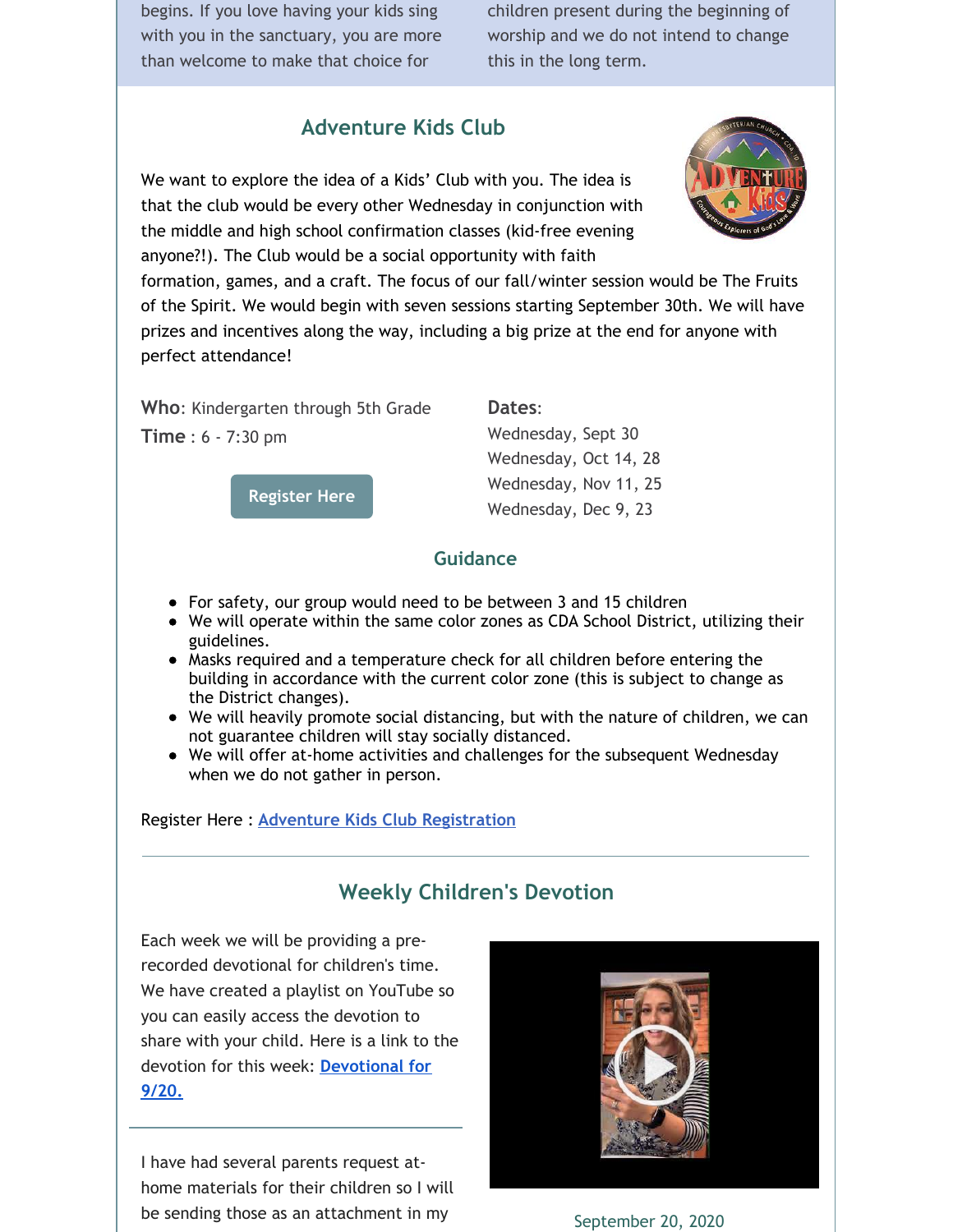weekly newsletter. I will offer the same lesson and take home sheet we are utilizing at the church each week.

I hope you all have an amazing week, I am praying for you and your children. Please reach out with specific prayer requests, questions, or concerns.

Have a blessed week, Carley **[Carley@1stpresdowntown.org](mailto:Carley@1stpresdowntown.org)** or 208-215-5337

## **Youth Ministry**

### **Middle School and High School Ministry for Fall 2020-Spring 2021**



We are excited to begin the journey of confirmation with any interested middle or high schooler! This will be an incredible season! Please reach out to Craig, or Tyler & Kierstie Renninger if you have any questions!

Are you interested in ways you can be involved in supporting our awesome youth? We have many volunteer opportunities available to match your interests, and we would love to get you connected! Please contact Kierstie Renninger for more information! Thanks!

#### **The Details**

Pastor Craig has joined forces with the Youth Team to come up with a plan to offer all Middle School and High School students an in-depth walk through what Christians say, do, and believe; which our tradition calls Confirmation. Bi-weekly Wednesday gatherings will be led by Pastor Craig and other adult volunteers. There will also be a schedule of just-forfun hangout times. Each student will be surrounded by direct support from adult church members and mentors as well as have direct access to Pastor Craig and the with. Parents will be supported as well so they feel equipped to reinforce at home what's learned at church. There will be some fun



incentives to keep students checked in and up to date.The end of this experience will be a weekend Spring Retreat, an allexpense paid Summer weekend at Silverwood, and a 'rite of passage' faith experience in the Spring that is modeled after a 'prayer walk' experience.